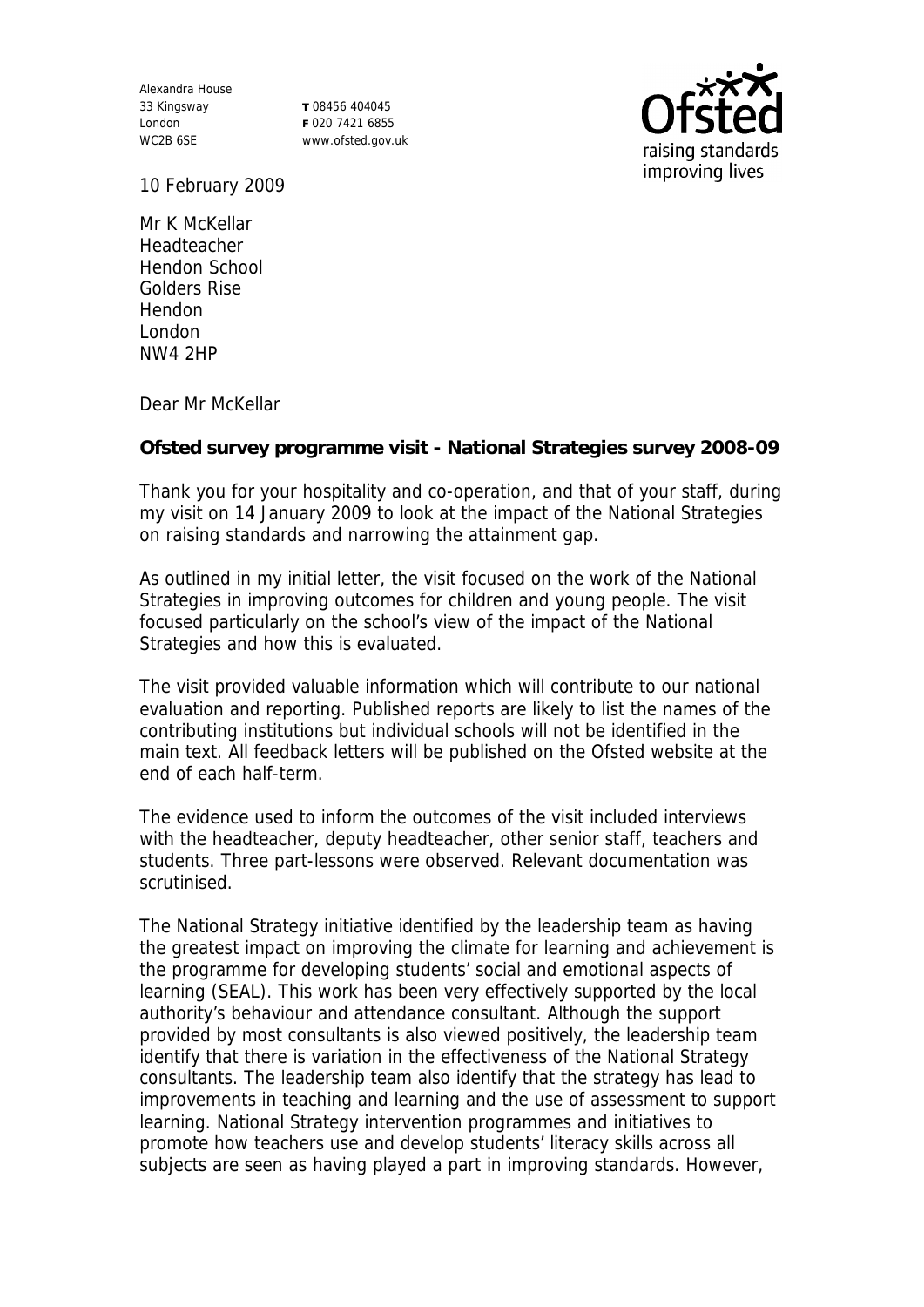the school was clear that other non-strategy initiatives such as improved monitoring and evaluation, specialist school work and an improved curriculum have also had a positive impact on achievement. The school's journey of improvement over the past few years indicates that the key to success has been effective and strong leadership and management. The ability to select and tailor specific initiatives to meet the needs of students within the school has been central to the improvement process.

The impact of the SEAL programme was evident in the good and outstanding behaviour seen in the lessons observed. During the group work undertaken in all three lessons, students were sensitive to the views and needs of others and this ensured that these activities effectively enabled them to share and develop their learning. The impact of the SEAL programme is also seen in the improving attendance of students. During one lesson, excellent questioning was observed that very carefully checked and developed students learning. However, this good practice is not yet consistent across the school. All the lessons observed contained activities that fully engaged students in learning and were pitched at the appropriate level for them. Students reported that they were sometimes given opportunities to assess their own work and that of their peers and this aided their learning.

There has been a rapid and significant improvement in the standards attained by students by the end of Year 11. The percentage of students attaining five or more GCSE A\* to C grades has increased from being significantly below average in 2006 to being significantly above average in 2008. This rise in standards is due to a significant improvement in the progress made by students in Years 10 and 11. The achievement of students from Year 7 through to Year 11 is now good. The progress of all students from the wide range of minority ethnic groups represented within the school is similar. The progress made by boys and girls is similar although more able students of both genders make less progress than their peers.

I hope you find this feedback useful.

Ofsted gathers information on the immediate and longer-term impact of survey inspections, both on the institutions themselves, and with a view to improving its own processes. To this end, I should be grateful if you would complete the attached questionnaire and return it within the next ten days. We have also just sent a copy of the questionnaire by email. Please return your completed questionnaire to either the email or postal address on the form, not to me. We may also contact some schools by telephone after several months in order for us to gain a picture of longer-term impact. Thank you in advance for your assistance.

As I explained in my previous letter, a copy of this letter will be sent to your local authority and will be published on the Ofsted website. It will also be available to the team for your next institutional inspection.